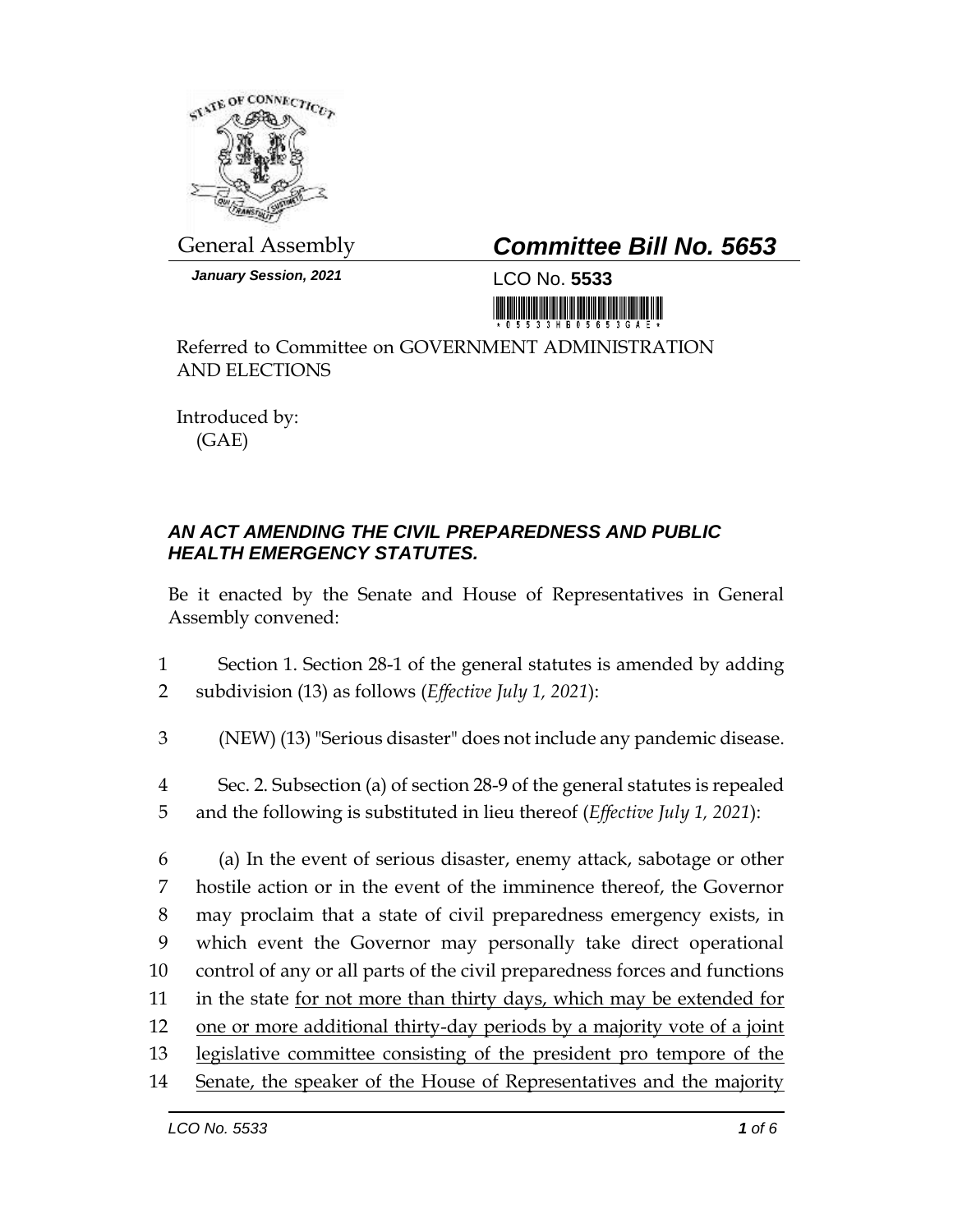15 and minority leaders of both houses of the General Assembly. Any such 16 proclamation, extension or order shall be effective upon filing with the Secretary of the State, provided no extension shall be effective until the approval of the joint legislative committee has been obtained. Any such proclamation, or order issued pursuant thereto, issued by the Governor because of a disaster resulting from man-made cause may be disapproved by majority vote of **[**a**]** such joint legislative committee, **[**consisting of the president pro tempore of the Senate, the speaker of the House of Representatives and the majority and minority leaders of both houses of the General Assembly,**]** provided at least one of the minority leaders votes for such disapproval. Such disapproval shall not be effective unless filed with the Secretary of the State not later than 27 seventy-two hours after the filing of the Governor's proclamation or 28 order with the Secretary of the State. As soon as possible after such proclamation, if the General Assembly is not then in session, the Governor shall meet with the president pro tempore of the Senate, the speaker of the House of Representatives, and the majority and minority leaders of both houses of the General Assembly and shall confer with them on the advisability of calling a special session of the General Assembly.

 Sec. 3. Subdivision (1) of subsection (b) of section 28-9 of the general statutes is repealed and the following is substituted in lieu thereof (*Effective July 1, 2021*):

 (1) Following the Governor's proclamation of a civil preparedness emergency pursuant to subsection (a) of this section, **[**or declaration of a public health emergency pursuant to section 19a-131a,**]** the Governor may modify or suspend in whole or in part, by order as **[**hereinafter**]** 42 provided in this section, any statute, regulation or requirement or part thereof whenever the Governor finds such statute, regulation or requirement, or part thereof, is in conflict with the efficient and expeditious execution of civil preparedness functions. **[**or the protection of the public health.**]** The Governor shall specify in such order the reason or reasons therefor and any statute, regulation or requirement or part thereof to be modified or suspended and the period, not exceeding six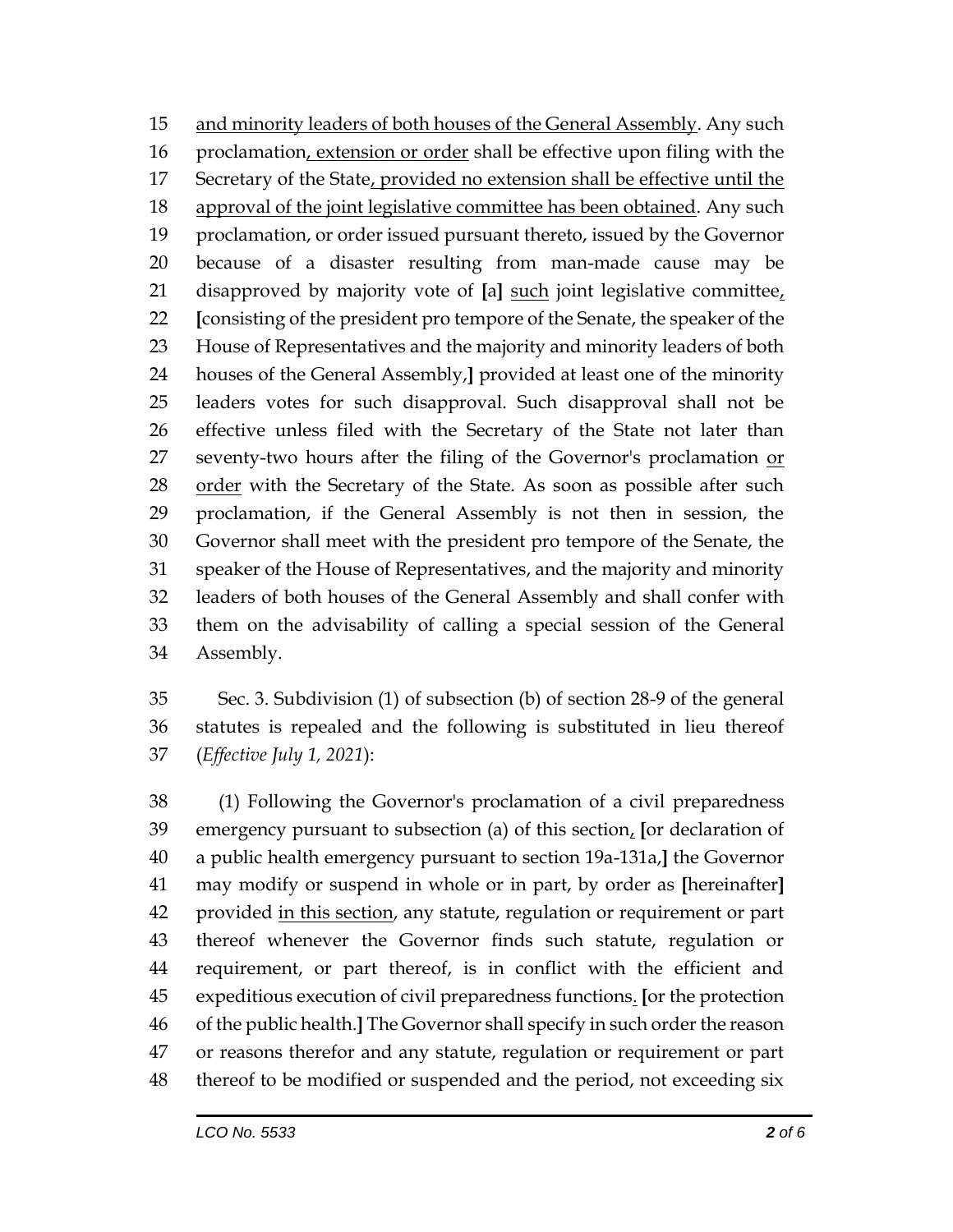months unless sooner revoked, during which such order shall be enforced. Any such order shall have the full force and effect of law upon the filing of the full text of such order in the office of the Secretary of the State. The Secretary of the State shall, not later than four days after receipt of the order, cause such order to be printed and published in full in at least one issue of a newspaper published in each county and having general circulation therein, but failure to publish shall not impair the validity of such order. Any statute, regulation or requirement, or part thereof, inconsistent with such order shall be inoperative for the effective period of such order. Any such order shall be communicated by the Governor at the earliest date to both houses of the General Assembly.

 Sec. 4. Section 19a-131a of the general statutes is repealed and the following is substituted in lieu thereof (*Effective July 1, 2021*):

 (a) In the event of a state-wide or regional public health emergency, the Governor shall make a good faith effort to inform the legislative leaders specified in subsection (b) of this section before declaring that the emergency exists and may do any of the following: (1) Order the commissioner to implement all or a portion of the public health emergency response plan developed pursuant to section 19a-131g; (2) authorize the commissioner to isolate or quarantine persons in accordance with section 19a-131b; (3) order the commissioner to vaccinate persons in accordance with section 19a-131e; (4) apply for and receive federal assistance; **[**or**]** (5) order the commissioner to suspend certain license renewal and inspection functions during the period of the emergency and during the six-month period following the date the emergency is declared to be over; or (6) modify or suspend in whole or in part, by executive order, any statute, regulation or requirement or part thereof whenever the Governor finds such statute, regulation or requirement, or part thereof, is in conflict with the efficient and expeditious execution of the protection of the public health. The Governor shall specify in such order the reason or reasons therefor and any statute, regulation or requirement or part thereof to be modified or suspended and the period, not exceeding six months unless sooner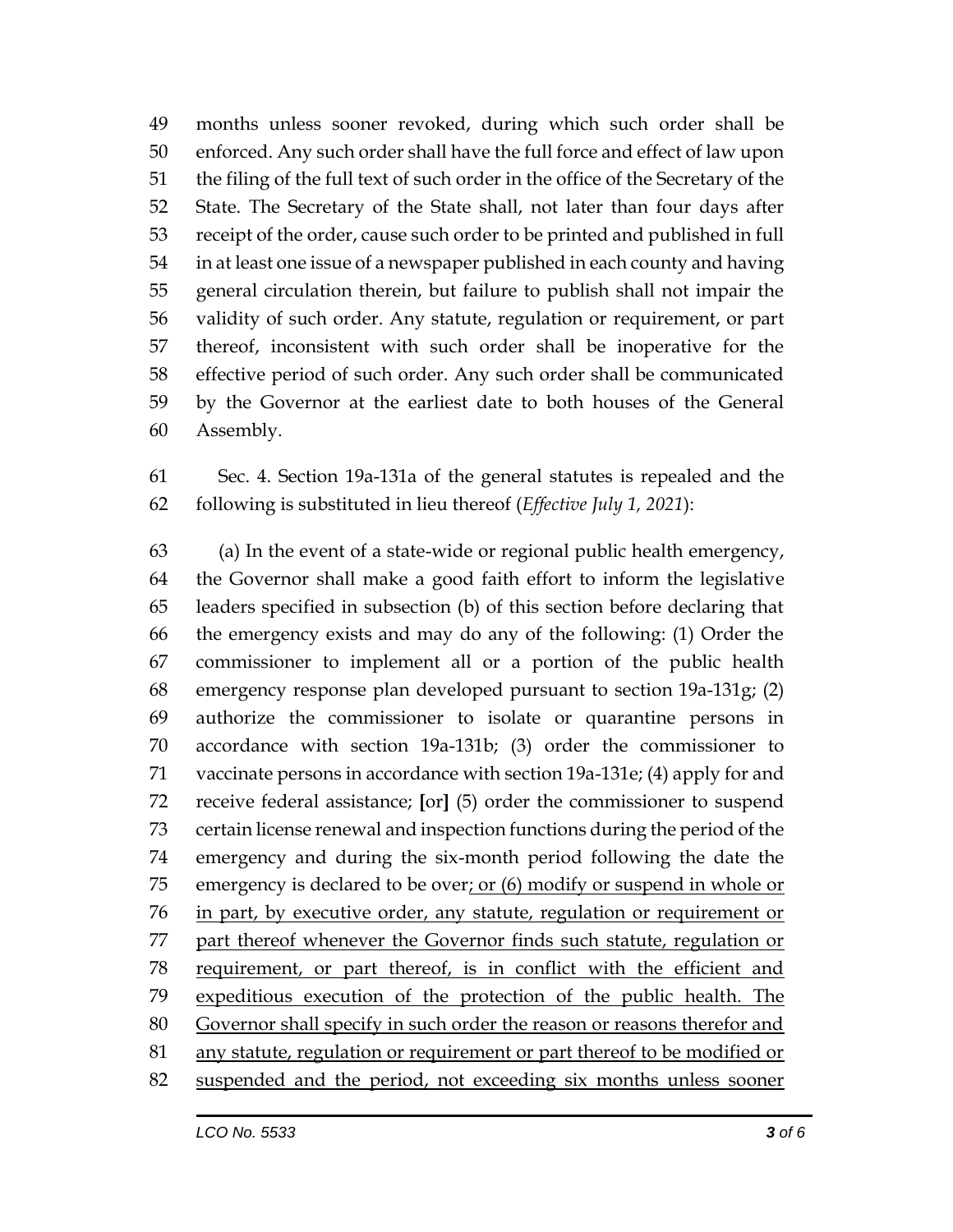revoked, during which such order shall be enforced. Any such order shall have the full force and effect of law upon the filing of the full text of such order in the office of the Secretary of the State. The Secretary of the State shall, not later than four days after receipt of the order, cause such order to be printed and published in full in at least one issue of a newspaper published in each county and having general circulation in each county, but failure to publish shall not impair the validity of such order. Any statute, regulation or requirement, or part thereof, inconsistent with such order shall be inoperative for the effective period 92 of such order. Any such order shall be communicated by the Governor at the earliest date to both houses of the General Assembly.

 (b) (1) Any declaration issued pursuant to this section shall become effective upon its filing with the Secretary of the State and with the clerks of the House of Representatives and Senate. The declaration shall state the nature of the public health emergency, the political subdivisions or geographic area subject to the declaration, the conditions that have brought about the public health emergency, the duration of the public health emergency and the public health authority responding to the emergency. Any such declaration issued by the Governor may be disapproved and nullified by majority vote of a committee consisting of the president pro tempore of the Senate, the speaker of the House of Representatives, the majority and minority leaders of both houses of the General Assembly and the cochairpersons and ranking members of the joint standing committee of the General Assembly having cognizance of matters relating to public health. Such disapproval shall not be effective unless filed with the Secretary of the State not later than seventy-two hours after the filing of the Governor's declaration with the Secretary of the State.

 (2) Any declaration issued pursuant to this section may be renewed by the Governor upon its filing with the Secretary of the State and with the clerks of the House of Representatives and Senate. The renewal declaration shall state the nature of the continuing public health emergency, the political subdivisions or geographic area subject to the renewal, the conditions that have brought about the renewal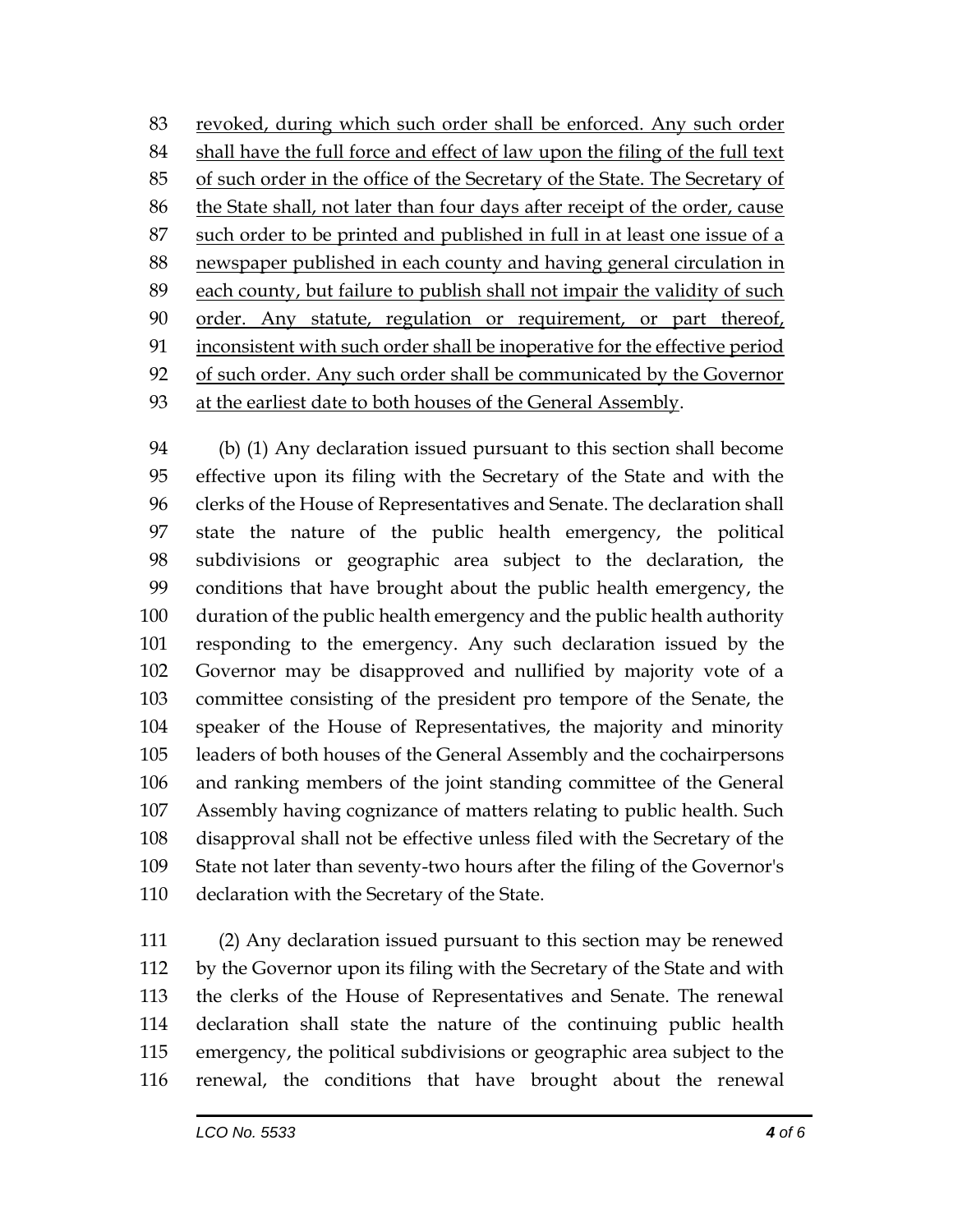declaration, the duration of the renewal declaration and the public health authority responding to the public health emergency. Any such renewal declaration issued by the Governor may be disapproved and nullified by majority vote of a committee consisting of the legislative leaders specified in subsection (b) of this section. Such disapproval shall not be effective unless filed with the Secretary of the State not later than seventy-two hours after the filing of the Governor's renewal declaration with the Secretary of the State.

 (3) The Governor shall declare a public health emergency to be terminated before the duration stated in the declaration, upon a finding, after informing the legislative leaders specified in subsection (b) of this section, that the circumstances that caused such emergency to be declared no longer pose a substantial risk of a significant number of human fatalities or incidents of permanent or long-term disability.

 (c) The Governor shall ensure that any declaration or order issued pursuant to the provisions of this section shall be (1) published in full at least once in a newspaper having general circulation in each county, (2) provided to news media, and (3) posted on the state Internet web site. Failure to take the actions specified in subdivisions (1) to (3), inclusive, of this subsection shall not impair the validity of such declaration or order.

 (d) Any individual who, during the course of a public health emergency declared under this section, violates the provisions of any order issued pursuant to sections 19a-131 to 19a-131i, inclusive, or who intentionally obstructs, resists, hinders or endangers any person who is authorized to carry out, and who is engaged in an activity that carries out, any of the provisions of the order shall be fined not more than one thousand dollars or imprisoned not more than one year, or both, for each offense.

 (e) The commissioner may request the Attorney General to apply to the Superior Court for an order enforcing the provisions of any order issued by the commissioner pursuant to sections 19a-131 to 19a-131i, inclusive, and such other equitable relief as the court deems